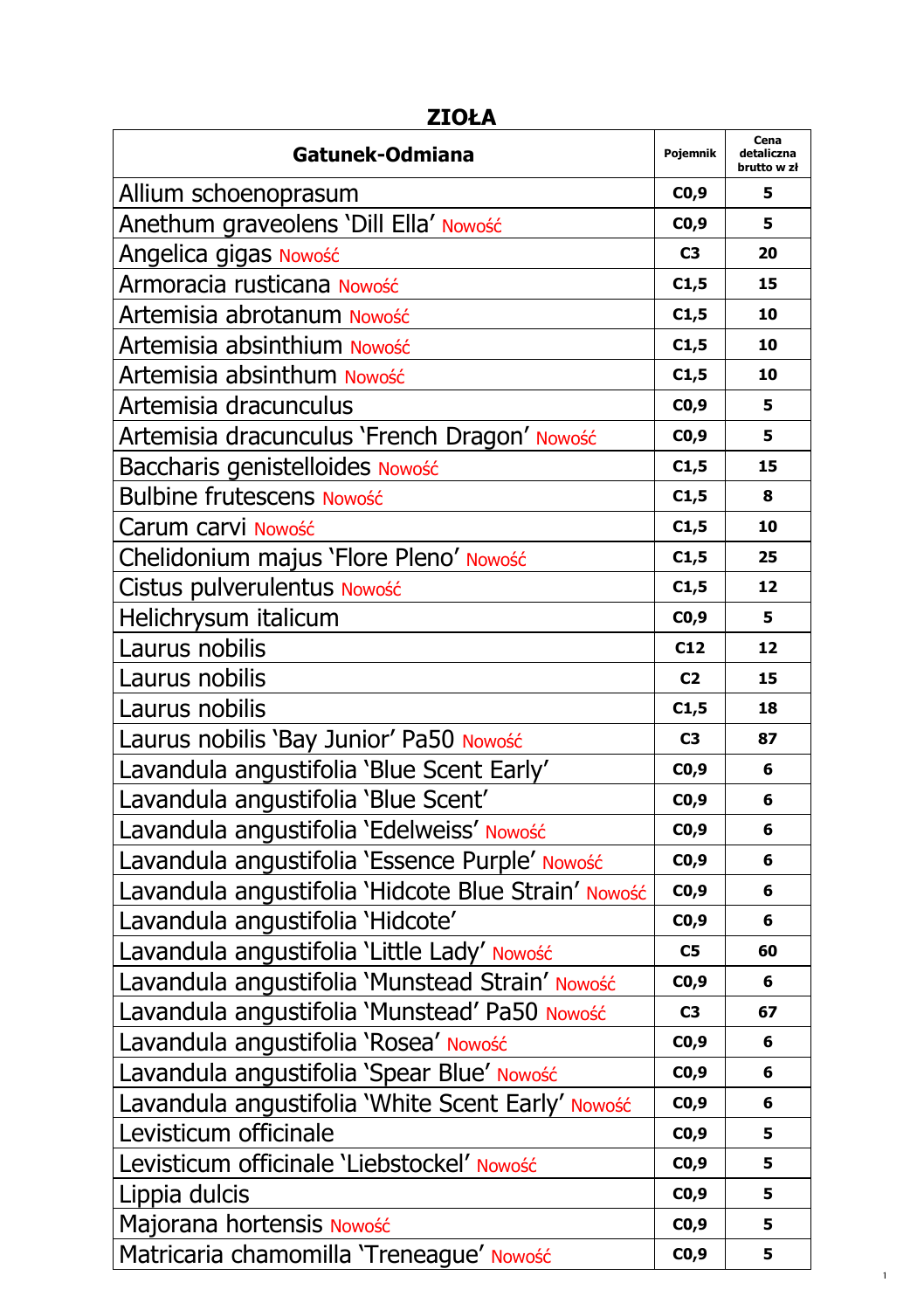| Gatunek-Odmiana                                            | Pojemnik       | Cena<br>detaliczna<br>brutto w zł |
|------------------------------------------------------------|----------------|-----------------------------------|
| Melissa officinalis 'Lemon Balm' Nowość                    | CO,9           | 5                                 |
| Melissa officinalis 'Zitronemelisse' Nowość                | CO,9           | 5                                 |
| Mentha arvensis 'Strawberry Mint' Nowość                   | CO,9           | 5                                 |
| Mentha gracilis ' Ginger Mint'                             | CO,9           | 5                                 |
| Mentha nemorosa 'Mojito Minze'                             | CO,9           | 5                                 |
| Mentha piperita 'Grapefruit'                               | CO,9           | 5                                 |
| Mentha piperita 'Pfefferminze' Nowość                      | CO,9           | 5                                 |
| Mentha piperita v. citrata 'Lemon Fresh' Nowość            | CO,9           | 5                                 |
| Mentha piperita v. citrata 'Orange Mint'                   | CO,9           | 5                                 |
| Mentha spicata 'Marokanische Minze' Nowość                 | CO,9           | 5                                 |
| Mentha spicata 'Spanish Mint'                              | CO,9           | 5                                 |
| Mentha suaveolens                                          | CO,9           | 5                                 |
| Mentha suaveolens 'Pineapple Mint' Nowość                  | CO,9           | 5                                 |
| Mentha x piperata f. citrata Nowość                        | CO,9           | 5                                 |
| Myrrhis odorata Nowość                                     | 1,5            | 15                                |
| Nepeta faassenii                                           | CO,9           | 5                                 |
| Nepeta racemosa                                            | CO,9           | 5                                 |
| Olearia algida 'Mark' Nowość                               | CO,9           | 5                                 |
| Origanum vulgare                                           | CO,9           | 5                                 |
| Petroselinum crispum 'Frisado'                             | CO,9           | 5                                 |
| Petroselinum crispum 'Gigante d'Italia' Nowość             | CO,9           | 5                                 |
| Petroselinum crispum Nowość                                | CO,9           | 5                                 |
| Rheum rhabarbarum                                          | CO,9           | 5                                 |
| Rheum rhabarbarum 'Goliath' Nowość                         | C <sub>2</sub> | 20                                |
| Rosmarinus officinalis                                     | CO,9           | 5                                 |
| Rumex sanguineus 'Ampfer/Bloody Dock' Nowość               | CO,9           | 5                                 |
| Rumex sanguineus Nowość                                    | C1,5           | 5                                 |
| Rungia klossii 'Pilzkraut' Nowość                          | CO, 9          | 5                                 |
| Ruta graveolens 'Weinraute' Nowość                         | CO,9           | 5                                 |
| Salvia nemorosa 'Caradonna' Nowość                         | C1,5           | 8                                 |
| Salvia nemorosa 'Night Field'                              | CO,9           | 5                                 |
| Salvia nemorosa 'Rianne <sup>PBR</sup> ' Nowość            | C1,5           | 8                                 |
| Salvia nemorosa 'Sensation® Compact Bright<br>Rose' Nowość | C1,5           | 8                                 |
| Salvia nemorosa 'Sensation® Compact Deep Blue'<br>Nowość   | C1,5           | 8                                 |
| Salvia officinalis 'Aurea'                                 | CO,9           | 5                                 |
| Salvia officinalis 'Grower's Friend'                       | CO,9           | 5                                 |
| Salvia officinalis 'Purpurascens'                          | CO,9           | 5                                 |

 $\overline{\mathbf{c}}$